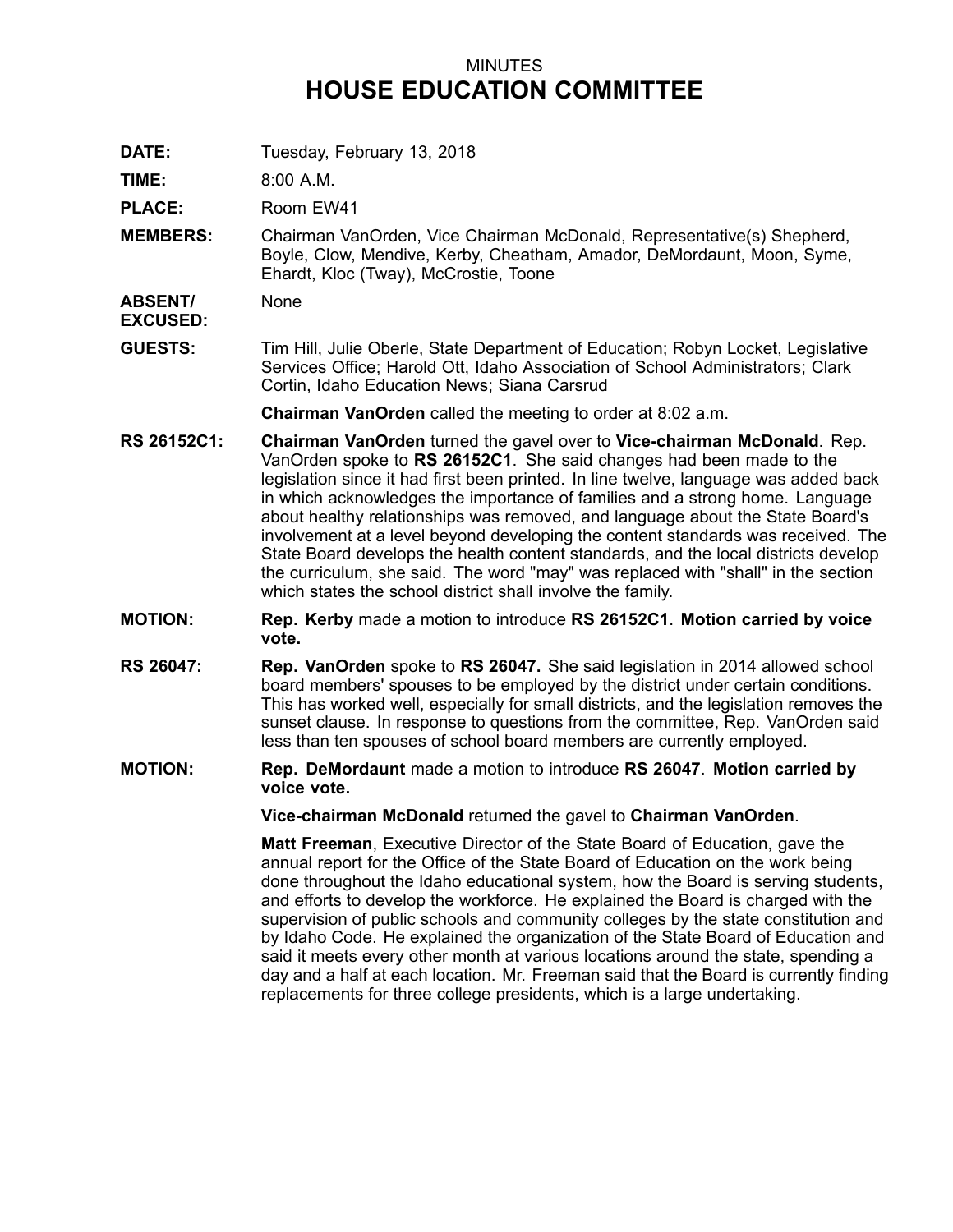The total number of students enrolled in public schools and post-secondary institutions was 378,346 in the Fall of 2017, said **Mr. Freeman**. Mr. Freeman summarized the priorities for fiscal year 2019, which included the K-12 Task Force, the Higher Education Task Force, Idaho's Go-on Rate, access and affordability, education as an economic imperative, and statutory reports. The K-12 Task Force Initiatives support the governor's recommendations, he said, including \$41.6 million for the career ladder. The Higher Education Task Force items are also included in the governor's budget.

**Mr. Freeman** said the number of high school graduates is expected to increase by over 31% between 2011 and 2025. Idaho ranks fifth in the nation for post-secondary enrollment growth, including students earning dual-credit and students in private institutions. The students earning dual-credit accounts for the largest number of post-secondary enrollment, he added. There has been <sup>a</sup> net decline in Idaho's Go On Rate, said Mr. Freeman, and the Fall rate is not on <sup>a</sup> trajectory the Board would like to see. Mr. Freeman explained the Go On Rate varies by county. Some counties with low Go On Rates may be impacted by students who go on religious missions, he added.

**Mr. Freeman** described some initiatives. College Application Week is an initiative which gives students <sup>a</sup> class period to apply to college. The Apply Idaho initiative is an online application at which students can apply to numerous institutions through one portal. Mr. Freeman said the resident undergraduate applications for admissions increased by 87%. Another initiative was designed to assist students with completing FAFSA applications. The Board has access to the data needed, and it developed <sup>a</sup> portal for high school counselors to see how many students have completed and submitted the paperwork.

**Mr. Freeman** explained there is an inverse relationship between state funding and tuition costs. The Board is holding tuition to historic lows, he said. The Board works with the colleges and universities to keep tuition low and approves only essential raises, such as for health insurance increases. The largest sources of financial aid are PELL Grants, federal student loans, and institutional financial aid, with state financial aid being the lowest source, said Mr. Freeman. Idaho is the third lowest state when it comes to providing financial aid, he said. The Opportunity Scholarships increase immediate college attendance by nine percent, and increase retention from 72% to 86%. Of the recipients, 91% have graduated or are still in college after one year, and 88% are still in college after two years. The governor recommended increasing the funds for another 1400 scholarships, and the Board supports this recommendation, said Mr. Freeman.

**Mr. Freeman** addressed the levels of education for residents of Idaho aged twenty-five through thirty-four. Twenty-five percent have some college education, but no degree. If every high school student earns <sup>a</sup> degree or certificate through 2025, thirty-nine states will still see post-secondary education attainment rates under the Go On Rate, and the Go On Rate must include this population, he said. The Board endorses legislation which addresses adult learners.

**Mr. Freeman** addressed the Board's statutory plans. He said 60.2% of school districts and charter schools were compliant with the submission of <sup>a</sup> 2017-2018 Continuous Improvement Plans by the deadline, and 88.6% had submitted their Literacy Intervention Program Plans by the deadline or close to it. Based on the plan submissions, the Board has found most districts spend literacy intervention money on curriculum or staffing. Two years of student performance data shows they have been successful at improving student performance. Eighth-grade career plans have been required since 1997, and they significantly increase student focus, he said. The Board is sharing the most successful plans with other districts.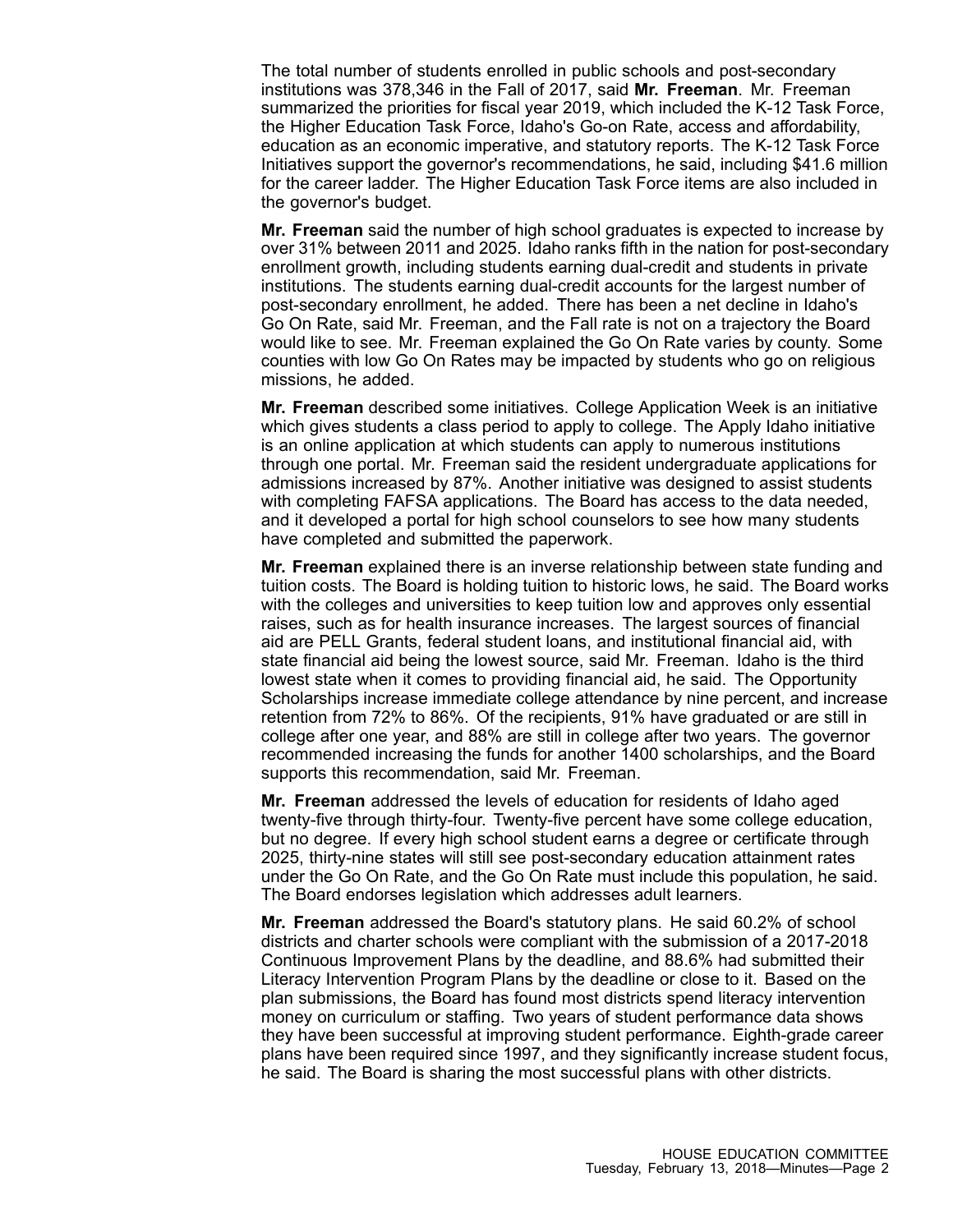The Board's Next Steps Idaho Website, developed for students in eighth through twelfth grade, has seen two times as many users this year as last year, said **Mr. Freeman**. It was developed in partnership with Idaho Business in Education. It provides information on job markets and salary projections, and it was the most visited website in the last three months. The Board looks forward to continuing its partnership with the legislature.

In response to questions from the committee, **Mr. Freeman** said that the Board has seen <sup>a</sup> trend of students going on religious missions sooner, since the mission age was lowered. He said the Board did not have data on how religious missions affect the Go On Rate, but the Board did not see <sup>a</sup> strong Go On Rate, even after three years post-graduation, in anecdotal cases. The Board is working on that, he added. The students who leave the state to attend out-of-state colleges most often attend the University of Utah or Utah State, he said.

In response to questions from the committee, **Mr. Freeman** said the Board is trying to control tuition costs as much as it can. The increase of 3.4% was the cost of doing business, such as increases in health insurance costs and C.E.C. costs. He said the Council for Exceptional Children affects colleges differently. The faculty and staff of colleges are funded from state appropriations, tuition costs, and federal grants. When the state provides 3.3% for CEC, for positions not falling under the CEC it becomes an unfunded mandate, and the colleges have to make up the difference, he said.

In response to questions from the committee, **Mr. Freeman** said the State Board established the 60% Go On Rate in 2010. Idaho invested eight million over three years for the four-year colleges, and two years for the two-year colleges, to complete the College Idaho Report. It was first funded in 2015, so the Board does not have enough longitudinal data to have <sup>a</sup> cost-benefit analysis of the state's investment in Go On Rate initiatives.

In response to questions from the committee, **Alison Henken**, K-12 Accountability and Projects Program Manager, said the reports the districts provide take some time, but the Board provided <sup>a</sup> Webinar training which helped the districts complete them this year. She said she thinks the Board will see <sup>a</sup> huge improvement in compliance with the Continuous Improvement Plan. The districts are getting more comfortable with them and are feeling supported by the Board, so the difficulty is going down, she added.

In response to questions from the committee, **Tracie Bent**, Chief Planning and Policy Officer, said in <sup>a</sup> number of the plans the districts identified which discreet tasks they used the money for, but not the purpose behind the task, which makes it difficult to identify which model they are using. This is why 25% of the districts did not identify their strategy for using the funds.

In response to questions from the committee, **Mr. Freeman** said since the Go On Rate goal of 60% is <sup>a</sup> population goal, including people who move to Idaho, it makes it difficult to calculate. Idaho post-secondary institutions' out-of-state tuition is equivalent to some states' in-state tuition, which helps to attract post-secondary students from other states, he added. The reason the Go On Rate went up in 2012 and 2013, then started to go back down, is related to the economy, said Mr. Freeman. When the economy improves, people are more likely to go into the work force, not post-secondary education. The Go On Rate was 48-51% in 2011 and 2012, which was the middle of the recession, but post-secondary institutions saw <sup>a</sup> steady drop in enrollment starting in 2013, when the economy started to recover. Mr. Freeman said the difficulty with improving the Go On Rate is <sup>a</sup> cultural issue in some areas of the state, where the value of education is not understood. He commended the legislature and the Board for attacking the Go On Rate from many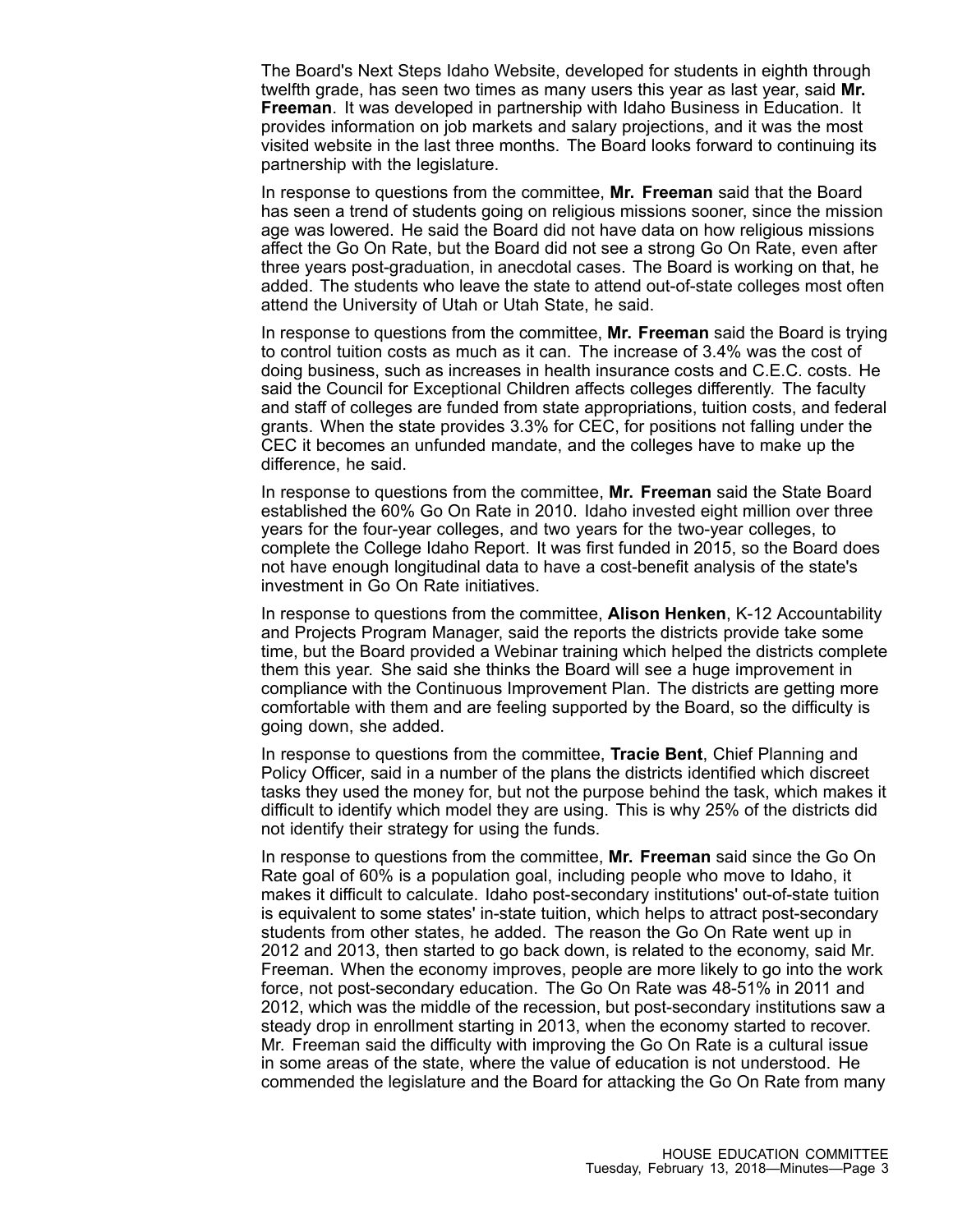angles. Because the Board is dealing with cohorts of students, it also takes time to see the results, he added.

In response to questions from the committee, **Mr. Freeman** said there was <sup>a</sup> two percent drop in students going to out-of-state colleges, because they are now attending Idaho colleges. Idaho has seen <sup>a</sup> tremendous increase in students taking dual enrollment classes and enrolling in college. However, Idaho is not seeing sizeable gains in the Go On Rate, because students are not finishing college. The Board is seeing <sup>a</sup> significant increase in retention rates for students on the Opportunity Scholarship, he added.

In response to questions from the committee, **Ms. Henken** said the plans submitted by school districts were for the 2017-2018 school year. **Mr. Freeman** said the Continuous Improvement Plans are submitted to the Board, and the Board looks at what the high-performing districts are doing, so it can share the best practices information with other districts. In response to questions from the committee, Mr. Freeman said the Board does not have access to how many students do not go to post-secondary education, because they enlist in the military. He said there are <sup>a</sup> number of holes in the Go On Rate date, including military enlistments and students with business or industry certification. The Board does have access to data on the number of students who go on to registered apprenticeships, he added. Mr. Freeman said there is work that can be done at the post-secondary level to reduce the attrition over summer. The Board is trying different strategies to address the summer attrition.

In response to questions from the committee, **Chairman VanOrden** said <sup>a</sup> third-party evaluation of the IRI literacy intervention pilot project was going on at this point, and there is one round of data gathered. In response to questions from the committee, **Mr. Freeman** said one recommendation of the higher education task force is to extend the data collection for the Go On Rate to 2025.

In response to questions from the committee regarding the master premium, **Ms. Bent** said the original proposal from the Board, based on the K-12 task force for improving education, was to create <sup>a</sup> third rung on the career ladder. However, the legislature was not comfortable with this recommendation at the time, so the mastery teacher premium was created. One district submitted <sup>a</sup> proposal which will go before the Board, she said, but there is not <sup>a</sup> third option at this time. In response to questions from the committee, **Mr. Freeman** said all administrators are required to take <sup>a</sup> three-credit course on teacher evaluations every five years. **Chairman VanOrden** explained the teacher evaluations are part of the career ladder, which costs 300 million dollars. In response to questions from the committee, Mr. Freeman said <sup>a</sup> report on which demographics of students are using Advanced Opportunity funds is public information, and he would provide it to the committee.

**Robyn Lockett,** Budget and Policy Analyst from the Legislative Services Office, gave an overview of the budget request for K-12 education. She said the total appropriation is over two billion dollars, with 83%, or one billion and six-hundred-eighty-five million, coming from the General Fund. Thirteen percent of the budget comes from federal funds. Ms. Bent said 48.8% of the General Fund went to public education, and it is one of the four largest areas of the General Fund. The public school support operating budget saw an increase of 5.5% requested for FY19, which is \$2,154,000,000.

**Ms. Lockett** explained the bond levy equalization support program requests. In 2015, H 296 created the career ladder, she added. The governor requested three million dollars. The State Department of Education requested five million dollars. The Department's request was submitted before the levies were finalized, she said.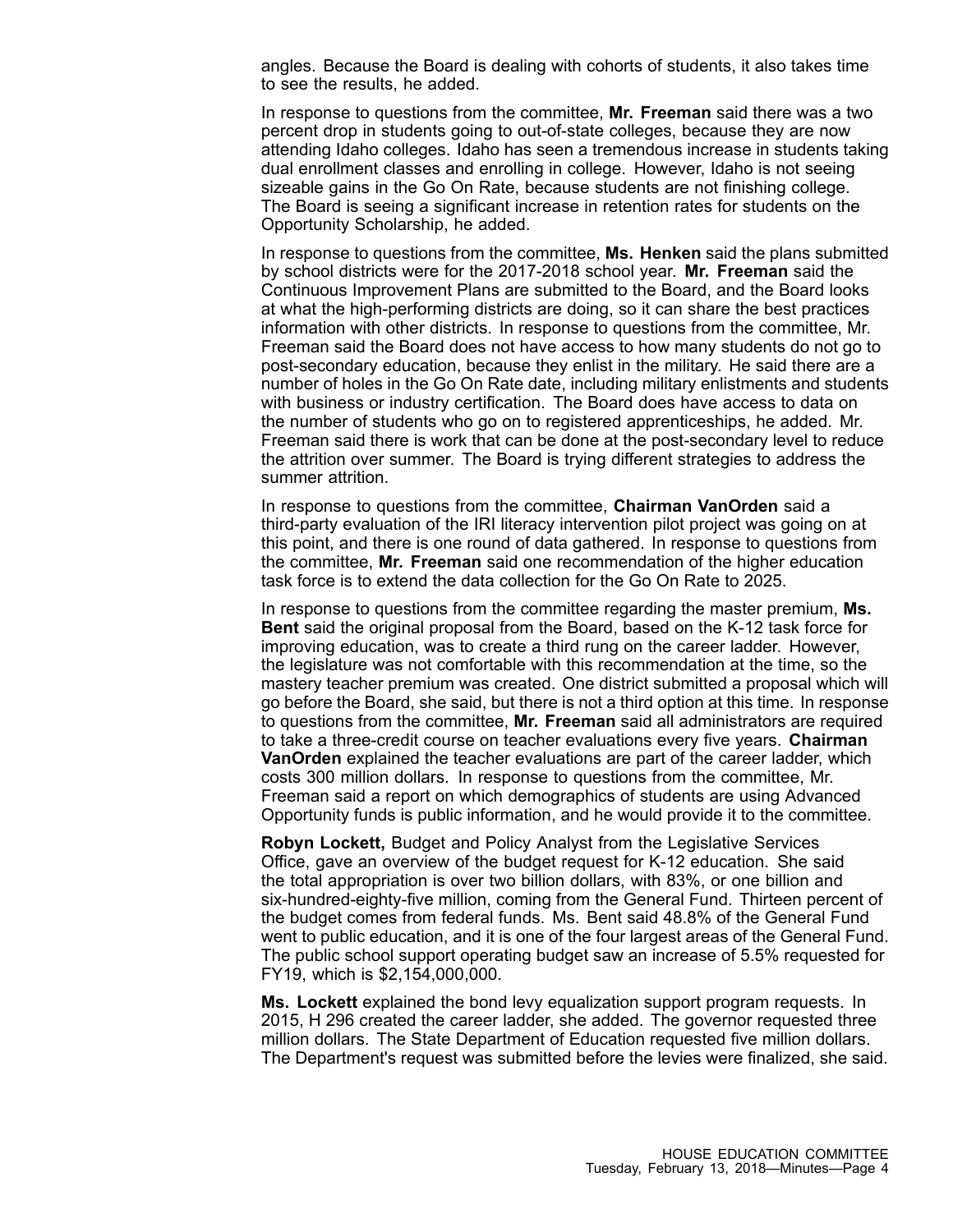**Ms. Lockett** explained the comparison of the FY 2018 original appropriation and the FY 2019 requests from the State Department of Education and the Governor. She said the technology request went from twenty-six million dollars to thirty-six million dollars. This request is to continue to improve the infrastructure and student learning, and to pay for the expansion of the K-12 wireless program. The discretionary fund request increase of \$7,209,000 is related to the projected increase of 4.8% in health insurance premiums, said Ms. Lockett. The discretionary fund is 25% of the budget, she added. The support unit budget request was based on <sup>a</sup> projection of an addition of over 300,000 students.

In response to questions from the committee, **Pete Kohler,** Chief of Staff, said paraprofessionals fall under the classified staff category. However, many districts pull funding for these positions out of their discretionary funding. Idaho Statute § 33-1004 governs class size, said Mr. Kohler. Class size is driven by the size of the school, he said, so schools can afford at least one of every position.

In response to questions from the committee, **Ms. Lockett** said the request from the State Department of Education for <sup>a</sup> 4% classified staff salary increase is 1% above the place holder request and 2% above what is recommended by policy makers. The governor's request did not include <sup>a</sup> salary increase. Ms. Lockett said the reason for this request is it would raise the classified salaries from \$21,224 to \$22,086, the true cost of classified staff. She said the bulk of the budget was addressed by the career ladder, and this was for the small amount not tied to the career ladder. Ms. Lockett said Idaho Code has no base salary for staff salaries. Each school district makes its own decision on what to pay teachers.

In response to questions from the committee, **Tim Hill**, Associate Deputy Superintendent, said school districts spend seventy million dollars more than their apportionment allowance for staff, for <sup>a</sup> total of 191 million dollars more. Idaho is competing with neighboring states for teachers, he said. The Department looks at where Idaho stands compared to other states. The career ladder has helped, but it may not be enough to address the teacher shortage, he said. Idaho continues to rely on students' passion to be teachers, regardless of the economics. Mr. Hill said over 190 million dollars in levies are related to appropriations for salaries, and ninety-three school districts are running supplemental levies.

In response to questions from the committee, **Ms. Lockett** said the Department estimates the per-pupil spending for half-day kindergarten students is \$2,500. For elementary students, the cost is \$4,300 to \$8,200. The public school funding interim committee is studying this topic. Idaho's public school funding is difficult for others to understand, she added.

**Ms. Lockett** said the Department was requesting two million dollars more for college and career counselors. It is requesting four million dollars to increase the number of professional development days by two and one half. Administrators are not in the career ladder, so the Department is requesting <sup>a</sup> salary apportionment increase of 2.3 million dollars. The governor recommended no money for operations categories of <sup>a</sup> 4% salary increase, and health insurance. The governor recommended ten million dollars for technology. The Department is requesting over twenty-eight million dollars for operations, which includes ten million dollars for technology, as well as money for <sup>a</sup> 4% salary increase and health insurance. The governor's recommendation and Department's request for just over one million dollars are based on increasing the mastery education cohort from twenty-one schools to forty schools. The governor and Department are requesting one million dollars for programs for students with limited English proficiency, because districts do not have sufficient funds to hire staff for LEP Programs. The request for \$433,000 for Literacy Intervention and IRI Replacement is related to the statewide implementation of <sup>a</sup> new Idaho Reading Indicator test, which has not been updated since 2007, said Ms. Lockett. Both the governor and the Department